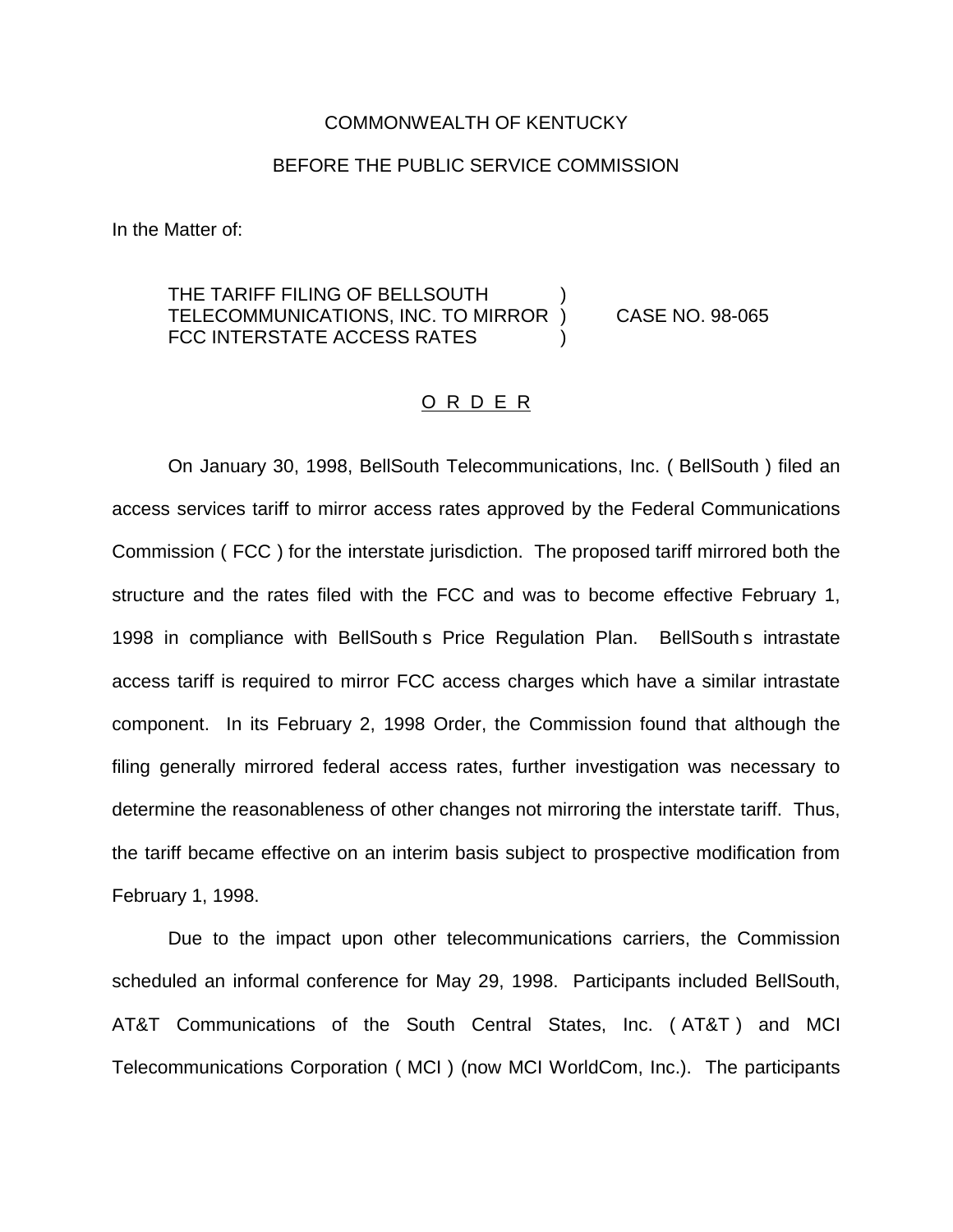agreed to file comments and further agreed that the matter then be submitted to the Commission for decision.<sup>1</sup>

### **Discussion**

On May 7, 1997, the FCC adopted an order (commonly known as the Access Reform Order)<sup>2</sup> to establish new rates and restructure existing interstate access rates. The FCC s Access Reform Order creates rates that recover costs on a more costcausative basis. The Access Reform Order, among other things, created a flat-rate, per-line charge assessed upon an end-user s presubscribed interexchange carrier ( IXC ). This presubscribed interexchange carrier charge ( PICC ) enables local exchange carriers ( LECs ) to recover non-traffic sensitive common line costs not recovered through subscriber line charges ( SLC ). It is the creation of this new flat rate PICC that is the genesis of this investigation.

Prior to the issuance of the Access Reform Order, the interstate non-traffic sensitive ( NTS ) costs were recovered by carrier common line charges ( CCLC ) assessed on the IXCs and a SLC assessed to end-users. In the Access Reform Order, the FCC decided to phase-out CCLC and roll the associated NTS costs into the SLC rate and the newly-created PICC. In Kentucky, NTS recovery continues to be assessed on the IXCs in the form of an intrastate NTS access charge rate element.

In addition, BellSouth filed similar tariffs reflecting changes to its interstate access rates effective August 1, 1998 and January 18, 1999. Modifications to the January 30, 1998 filing were subsequently filed effective May 1, and June 25, 1998; to the July 31, 1998 filing effective November 16, 1998; and to the January 15, 1999 filing effective March 3, 1999. This Order addresses all of these filings.

 $2^2$  CC Docket 96-262 Access Charge Reform, Order dated May 16, 1997.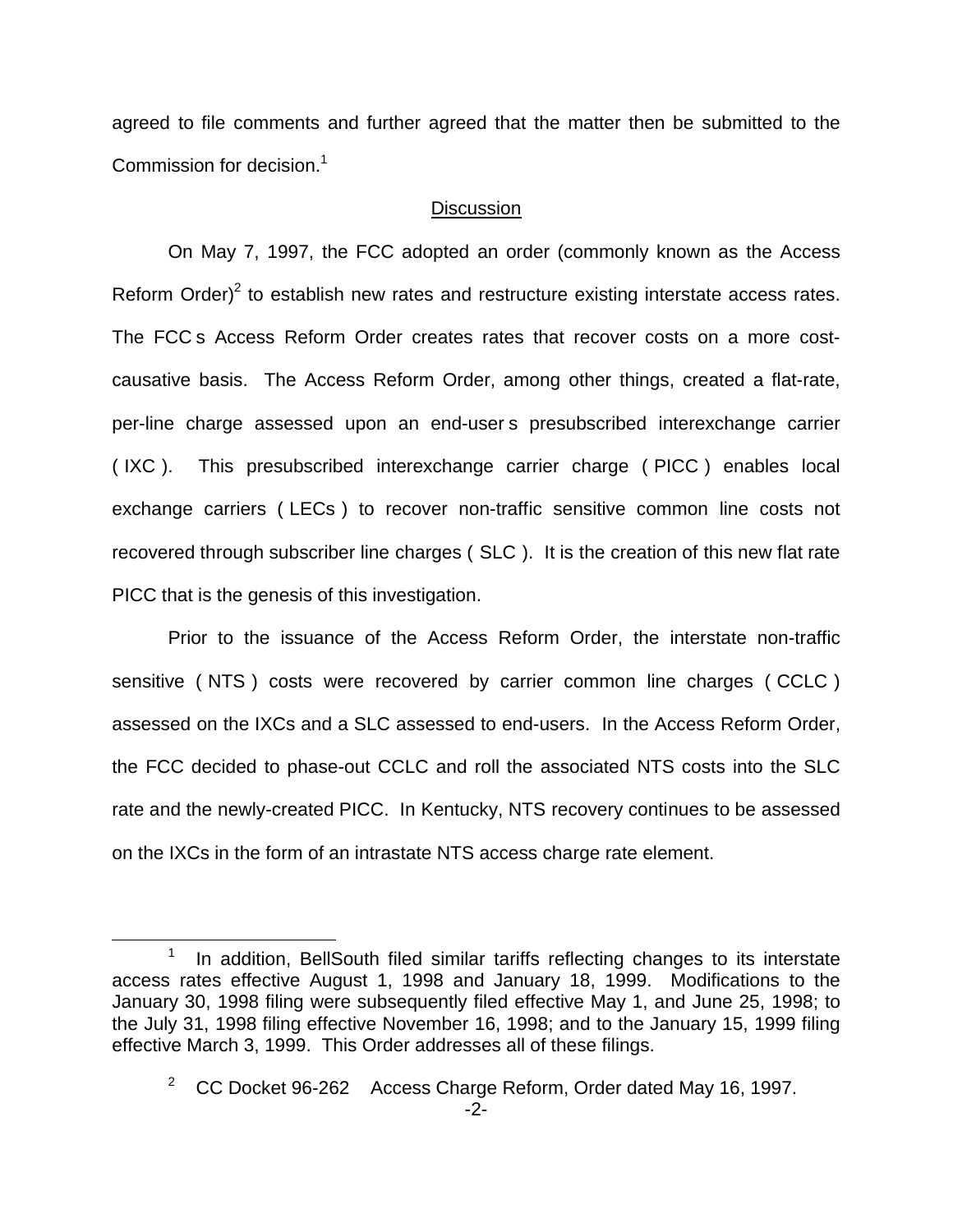In the wake of the Access Reform Order, BellSouth has mirrored those interstate access rates that are common to the Kentucky jurisdiction. However, BellSouth has been unable to mirror all NTS rate elements because its Kentucky tariff does not include, among other things, PICC or SLC rate elements. Rather than filing a tariff for an intrastate PICC or absorbing the revenue shortfall resulting from mirroring interstate rates, BellSouth chose to make up the revenue difference by increasing the intrastate NTS rate element.

AT&T argues that BellSouth s tariff filings are contrary to the Commission s principles regarding NTS cost recovery.<sup>3</sup> The NTS rate element was introduced in 1991 as a Joint Motion of the industry and adopted by the Commission. $4$  AT&T also contends that the NTS rate was never intended to serve as a revenue guarantee and that the Commission has consistently reiterated its intent to reduce or eliminate the NTS rate element  $^5$ 

AT&T further contends that the Commission s Order regarding the BellSouth Price Regulation Plan<sup>6</sup> did not require a rigid mirroring of interstate rates in the

<sup>3</sup> Comments of AT&T filed June 19, 1998 and Supplemental Complaint of AT&T filed February 9, 1999 ( Comments of AT&T ).

<sup>&</sup>lt;sup>4</sup> Administrative Case No. 323, An Inquiry Into IntraLATA Toll Competition, An Appropriate Compensation Scheme for Completion of IntraLATA Tolls by Interexchange Carriers, and WATS Jurisdictionality, Order dated May 6, 1991.

<sup>5</sup> Comments of AT&T, citing Order dated December 29, 1994 and Administrative Case No. 360, Universal Service and Funding Issues, Order dated May 22, 1998.

 $6$  Case No. 94-121, Application of BellSouth Telecommunications, Inc.  $d/b/a$ South Central Bell Telephone Company to Modify Its Method of Regulation, Order dated July 20, 1995.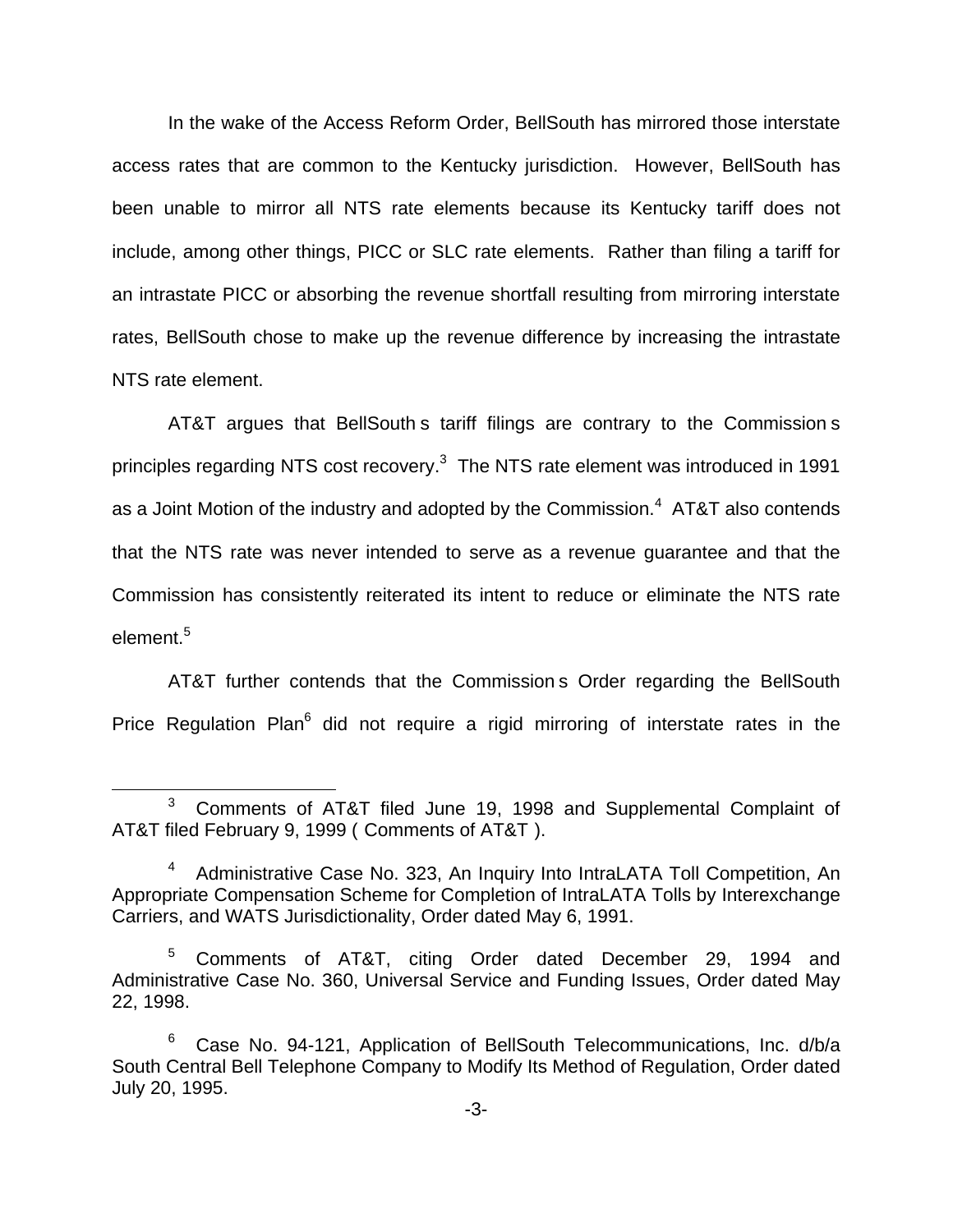intrastate jurisdiction. MCI likewise asserts that the Price Regulation Plan limited BellSouth s mirroring only to those switched access rate elements that it had in common with interstate services.<sup>7</sup>

Both MCI and AT&T contend that BellSouth s tariff proposals contain differences in application between the interstate and intrastate jurisdiction, and that these differences must be corrected. In general, MCI and AT&T describe these differences as a mismatch of originating and terminating minutes of use between the intrastate and interstate jurisdictions and the differing jurisdictional treatment regarding marketing expenses and excess line port costs. Moreover, MCI requests a further change in the application between jurisdictions to disallow from BellSouth s intrastate NTS rate element the changes to the interstate SLC and the federal universal service fund. In summary, AT&T and MCI contend that the Price Regulation Plan does not permit surrogate mirroring of all interstate access rates and that the plan s mirroring provision is not to be construed as a blanket authorization to recover additional funds.

BellSouth asserts that its Price Regulation Plan and Section A36.1.2.c.2 of its tariff require that intrastate switched access rates mirror the interstate rates for all future changes $<sup>8</sup>$  and further asserts that the proposed changes are in compliance with its tariff.</sup> Moreover, BellSouth discusses the need for rate parity between the interstate and Kentucky jurisdictions in order to reduce tariff shopping and misreporting of jurisdictional minutes of use, both major problems in the early post-divestiture period.

 $7$  Comments of MCI in opposition to BellSouth access tariff filing, filed June 19, 1998.

<sup>&</sup>lt;sup>8</sup> BellSouth s Post Informal Conference Comments filed June 22, 1998.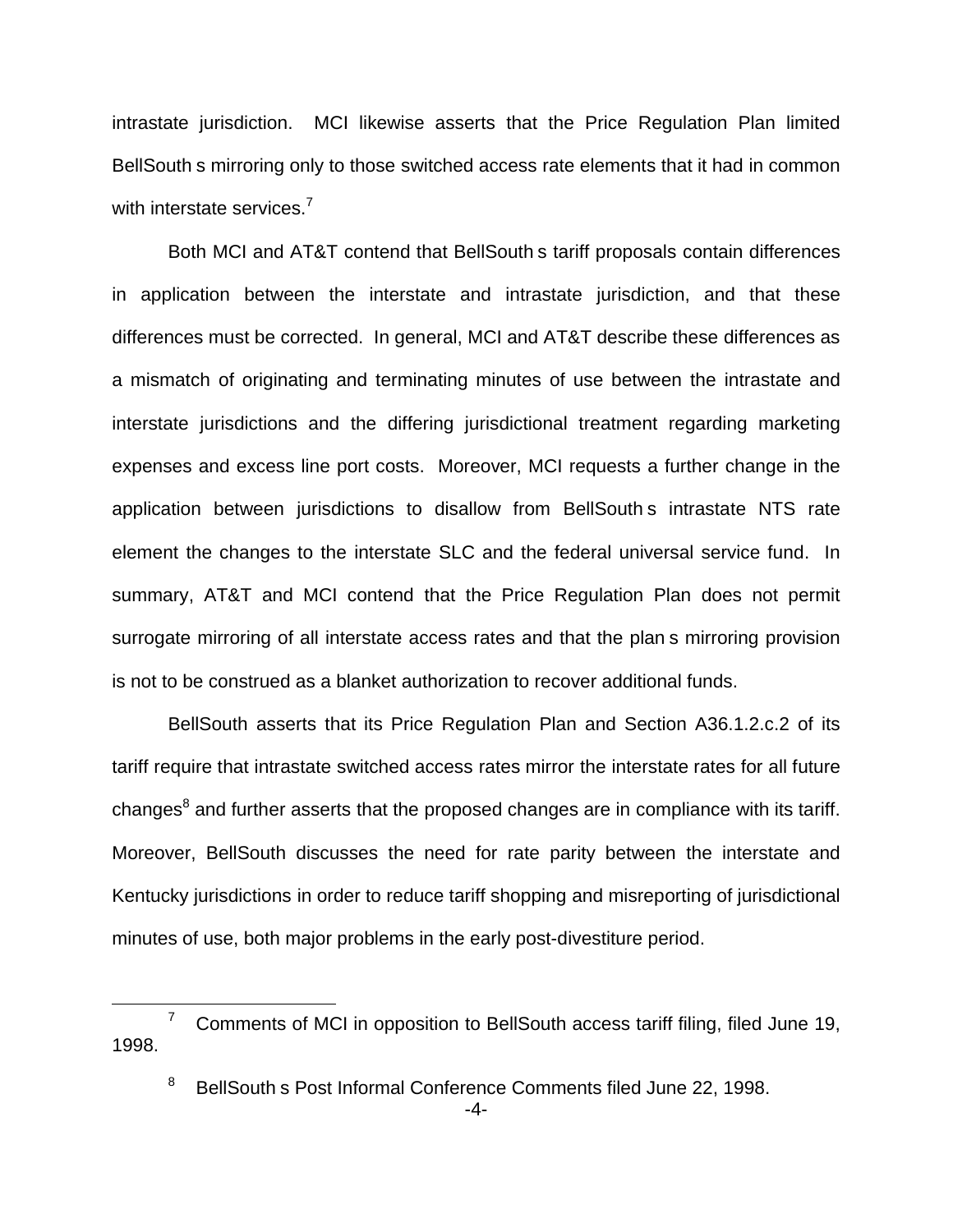AT&T and MCI argue that BellSouth has inappropriately assigned the marketing expenses of the intrastate jurisdiction. In its orders addressing access reform, the FCC shifted interstate marketing costs to the end-user and away from IXCs. Likewise, other NTS costs were moved from the CCLC to the SLC and PICC, creating further disparities between interstate and intrastate jurisdictions. To recover its intrastate jurisdictional costs, BellSouth included the marketing costs and other shifts in its NTS rate rather than forego recovery altogether. Since the IXCs benefited from the lower switched access rates, BellSouth argues it should be permitted recovery of certain NTS costs through its NTS rate element.

The Commission must determine whether BellSouth properly mirrored interstate access charges in the Kentucky jurisdiction. Guidelines for access charges at the FCC and in Kentucky have been evolutionary. The disparity between jurisdictional minutes of use cannot be eliminated without reintroducing tariff shopping and the other undesirable outcomes. FCC rules on marketing cannot be applied to Kentucky where comparable rules do not exist. BellSouth should be permitted to recover its cost when disparities arise as a result of federal activity. BellSouth s intrastate tariff filings comply with past Orders and the Commission finds that the tariffs should be approved as filed. However, many issues concerning recovery of NTS costs are pending Commission review in Administrative Case No. 360. Furthermore, access reform should be reviewed as part of BellSouth s Price Regulation Plan review ordered in Case No. 94-121.

-5-